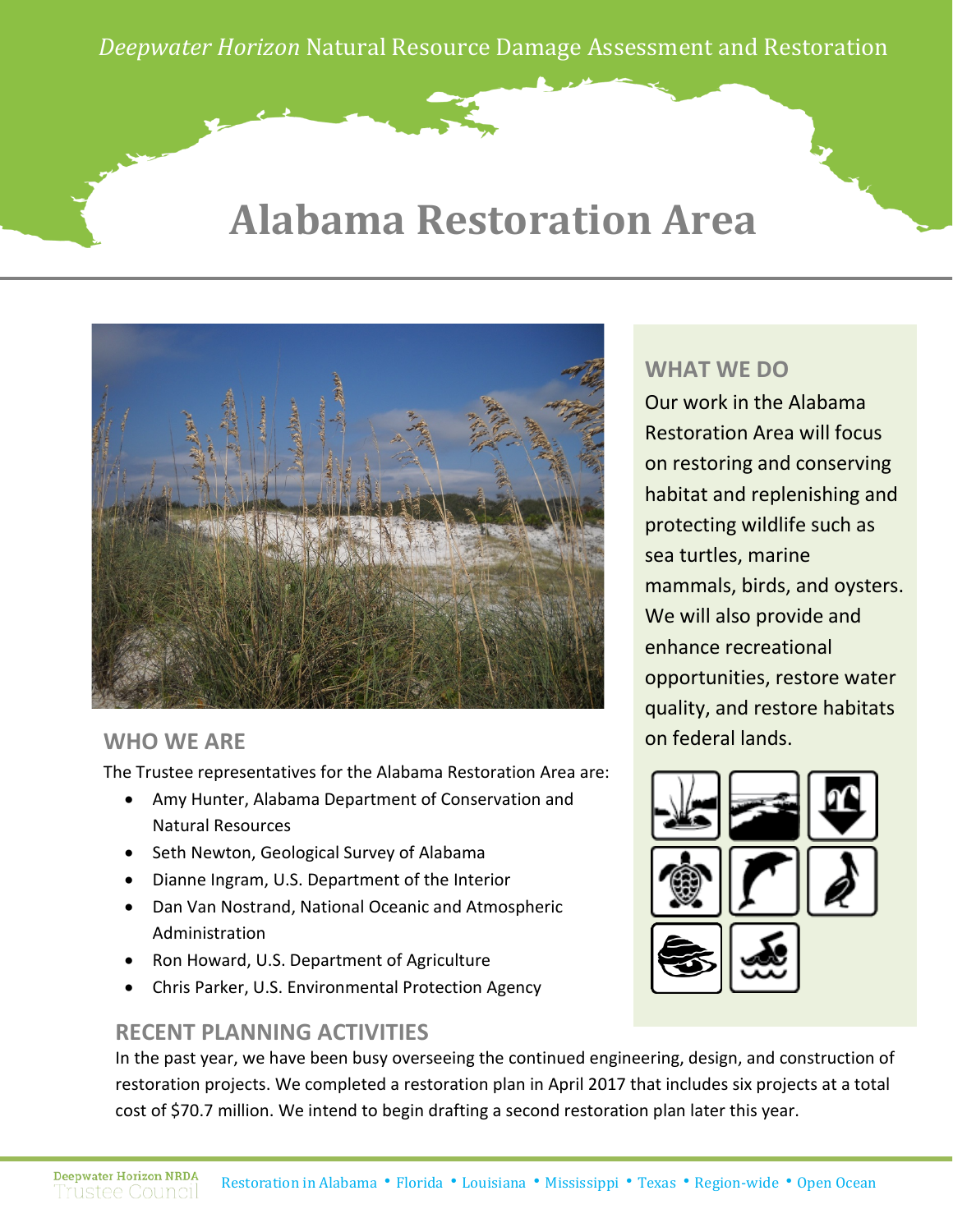# **Alabama Restoration Area**

### RESTORATION PROJECTS

|                                                  | <b>PROJECT DESCRIPTION</b>                                                                                                                              | <b>STATUS</b>    | <b>ESTIMATED</b><br><b>COST</b> |  |
|--------------------------------------------------|---------------------------------------------------------------------------------------------------------------------------------------------------------|------------------|---------------------------------|--|
|                                                  | REPLENISH AND PROTECT LIVING COASTAL AND MARINE RESOURCES                                                                                               |                  |                                 |  |
| Alabama Oyster                                   | This project enhances and improves oyster populations in the estuarine                                                                                  |                  |                                 |  |
| <b>Cultch Restoration</b>                        | waters of Alabama through the placement of oyster shell cultch in subtidal                                                                              |                  | \$3.2M                          |  |
|                                                  | habitat within the footprint of historic oyster reefs in the area.                                                                                      |                  |                                 |  |
| <b>Improving Habitat</b>                         | Public area lighting deters female turtles from reaching their natural beach                                                                            |                  |                                 |  |
| <b>Injured by Spill</b>                          | habitat and reduces successful nesting. The lighting also disrupts the                                                                                  |                  |                                 |  |
| <b>Response: Restoring</b>                       | migration of baby sea turtles toward the ocean. This project retrofits existing                                                                         | $\Omega$         | \$100K                          |  |
| the Night Sky                                    | lighting to make it more turtle friendly at locations in Florida and Alabama.                                                                           |                  |                                 |  |
|                                                  | The Department of the Interior along with Alabama and Florida state<br>agencies are working together to implement this project.                         |                  |                                 |  |
| <b>Osprey Restoration in</b>                     | This project establishes five osprey nesting platforms along the coast in                                                                               |                  |                                 |  |
| <b>Coastal Alabama</b>                           | Mobile and Baldwin counties to provide nests for osprey and other birds.                                                                                |                  |                                 |  |
|                                                  | Osprey require nests in open surroundings that provide safety from ground                                                                               |                  | \$45K                           |  |
|                                                  | predators. The structures typically consist of a platform atop a pole with                                                                              |                  |                                 |  |
|                                                  | predator guards.                                                                                                                                        |                  |                                 |  |
| <b>RESTORE AND CONSERVE HABITAT</b>              |                                                                                                                                                         |                  |                                 |  |
| Alabama Dune                                     | This project restores 55 acres of primary dune habitat through the planting                                                                             |                  |                                 |  |
| <b>Restoration</b>                               | of native vegetation and installation of sand fencing in Baldwin County,                                                                                |                  |                                 |  |
| <b>Cooperative Project</b>                       | Alabama. This project uses plants and natural resources, rather than hard                                                                               |                  | \$1.48M                         |  |
|                                                  | structures, to prevent erosion. The Department of the Interior is working to                                                                            |                  |                                 |  |
| <b>Marsh Island</b>                              | implement this project.                                                                                                                                 |                  |                                 |  |
| (Portersville Bay)                               | Salt marshes provide important habitat for many species. This project<br>restores approximately 50 acres of salt marsh and protects Marsh Island        |                  |                                 |  |
| <b>Marsh Creation</b>                            | through the placement of a permeable breakwater, placement of sediments,                                                                                | $\rightarrow$    | \$11.3M                         |  |
|                                                  | and planting of native marsh vegetation.                                                                                                                |                  |                                 |  |
| <b>Point aux Pins Living</b>                     | The Point aux Pins Living Shoreline stabilizes the shore by providing erosion                                                                           |                  |                                 |  |
| <b>Shoreline</b>                                 | protection. The project uses materials that dampen wave energy to protect                                                                               | $\rm O$          | \$2.3M                          |  |
|                                                  | the shore while also providing habitat for marine life.                                                                                                 |                  |                                 |  |
| <b>Alabama Swift Tract</b>                       | NOAA constructed approximately 1.6 miles of breakwaters to reduce                                                                                       |                  |                                 |  |
| <b>Living Shoreline</b>                          | shoreline erosion, protect salt marsh habitat, and restore ecosystem                                                                                    |                  |                                 |  |
|                                                  | diversity and productivity in Bon Secour Bay. It is expected that over time,                                                                            | $\mathbf{\odot}$ | \$5M                            |  |
|                                                  | the breakwaters will develop into reefs, providing added reproductive and<br>foraging habitat and shelter from predators for marine wildlife.           |                  |                                 |  |
| PROVIDE AND ENHANCE RECREATIONAL OPPORTUNITIES   |                                                                                                                                                         |                  |                                 |  |
| <b>Gulf State Park</b>                           | The oil spill and its associated response activities resulted in the loss of                                                                            |                  |                                 |  |
| <b>Enhancement Project</b>                       | millions of beach, boating and fishing trips along the Alabama Gulf Coast.                                                                              |                  |                                 |  |
|                                                  | This project enhances public enjoyment of Gulf State Park's natural                                                                                     |                  | \$29.2M                         |  |
|                                                  | resources by building an Interpretive Center and visitor enhancements such                                                                              |                  |                                 |  |
|                                                  | as trails, overlooks or rest areas, and restoring degraded dune habitat.                                                                                |                  |                                 |  |
| <b>Gulf State Park Lodge</b>                     | The oil spill and its associated response activities resulted in the loss of                                                                            |                  |                                 |  |
| and Associated Public<br><b>Access Amenities</b> | millions of beach, boating and fishing trips along the Alabama Gulf Coast.<br>This project enhances public access to and enjoyment of Gulf State Park's |                  |                                 |  |
|                                                  | natural resources by providing partial funding for rebuilding the Gulf State                                                                            |                  | \$56.3M                         |  |
|                                                  | Park Lodge and providing public access amenities such as a tram system,                                                                                 |                  |                                 |  |
|                                                  | pedestrian path, bathrooms, and educational programs, among others.                                                                                     |                  |                                 |  |

CIn progress ● Monitoring V Complete